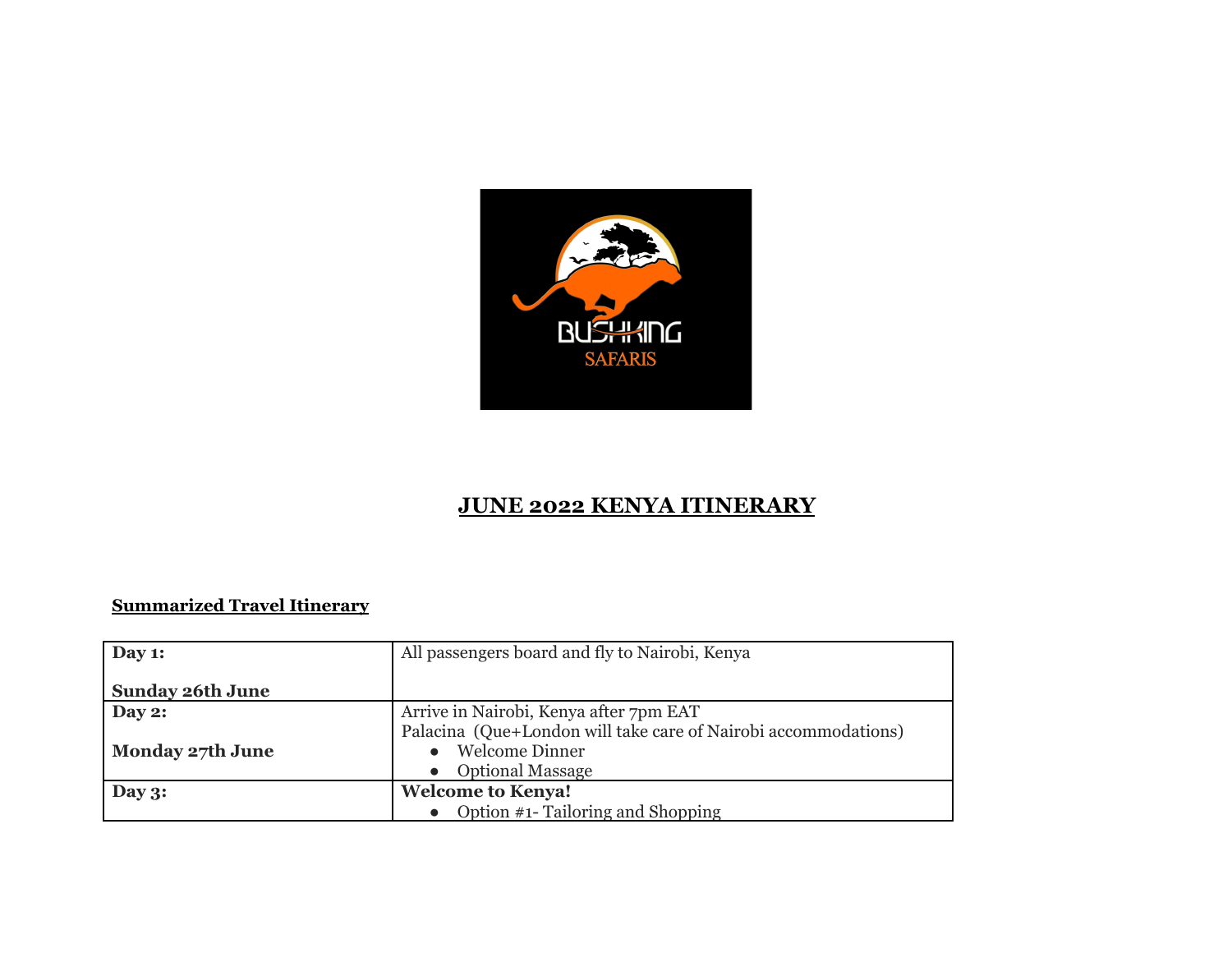| <b>Tuesday 28th June</b>   | Visit with Couture Tailor and Visit local Shopping Center<br>$\circ$<br>Visit Masai market for local artisan and craft shopping<br>$\circ$<br>Option #2- Spa Day<br>Salon or Home Service<br>$\circ$<br><b>Hair and Nails</b><br>Arborteum<br>$\circ$<br>Dinner at Peppertree |
|----------------------------|-------------------------------------------------------------------------------------------------------------------------------------------------------------------------------------------------------------------------------------------------------------------------------|
| Day $4$ :                  | <b>Cultural Day</b>                                                                                                                                                                                                                                                           |
| <b>Wednesday 29th June</b> | Nairobi National Park- 6am start<br>$\bullet$<br>$\circ$ Mid Morning picnic in the park<br><b>Giraffe Sanctuary</b><br>Visit The Bomas- 2pm lunch<br>$\bullet$<br>Dinner at the Hotel<br>$\bullet$                                                                            |
| Day $5$ :                  | Naivasha day trip                                                                                                                                                                                                                                                             |
| <b>Thursday 30th June</b>  | Lake Naivasha Boat ride<br>Crescent Island + Boat Ride+ lunch<br><b>Hells Gate</b>                                                                                                                                                                                            |
| Day 6:                     | Animal Safari Trip (Amboseli or Tsavo)                                                                                                                                                                                                                                        |
| <b>Friday 1st July</b>     |                                                                                                                                                                                                                                                                               |
| Day 7:                     | Depart Nairobi to travel to the coast- Fly into Malindi<br><b>Travel to Watamu</b>                                                                                                                                                                                            |
| <b>Saturday 2nd July</b>   | <b>Group Dinner</b>                                                                                                                                                                                                                                                           |
| Day 8:                     | Watamu                                                                                                                                                                                                                                                                        |
| <b>Sunday 3rd July</b>     | Option 1: Day Boat Tour- \$45- (Total- \$30 a person for full day with<br>lunch and \$15 park fees)<br>Option 2: Sign Up for Water Spots-WindSurf, Kayak<br>Option 3: Pool Day and Massage                                                                                    |
| Day 9:                     | Watamu                                                                                                                                                                                                                                                                        |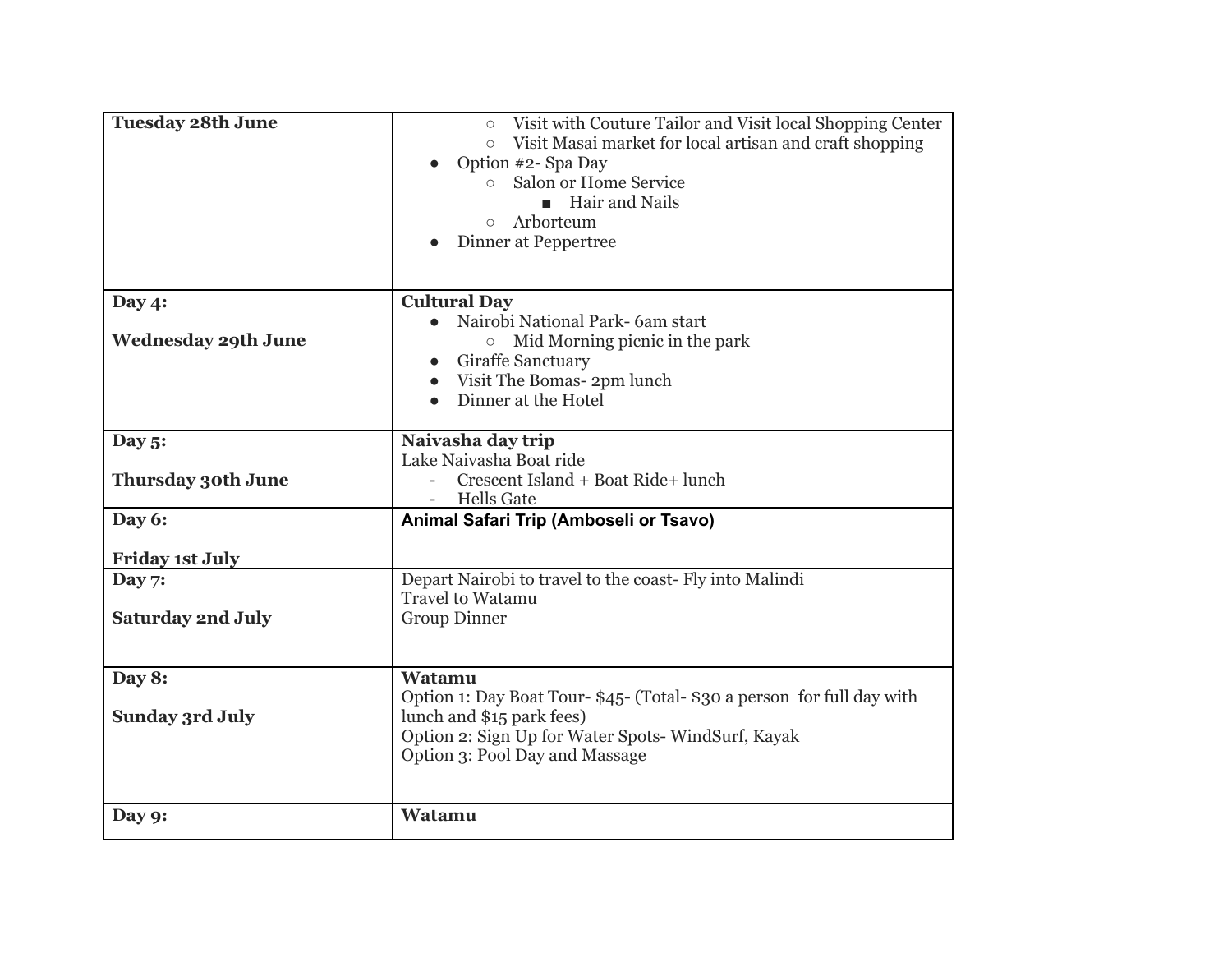| <b>Monday 4th July</b>    | Option 1: Day Boat Tour-Day Boat Tour-\$45- (Total-\$30 a person for<br>full day with lunch and \$15 park fees) |
|---------------------------|-----------------------------------------------------------------------------------------------------------------|
|                           | Option 2: Sign Up for Water Spots-WindSurf, Kayak - Fee comes with                                              |
|                           | hotel package                                                                                                   |
|                           | Option 3: Pool Day and Massage                                                                                  |
|                           | Option 4: Visit with Royal Mikandani School (K-12 Boarding                                                      |
|                           | School)                                                                                                         |
|                           | *GFEEM sponsored Happy Hour for Kenyan Female Entrepreneurs +                                                   |
|                           | Partners                                                                                                        |
| <b>Day 10:</b>            | Depart Malindi, travel back to Nairobi                                                                          |
|                           |                                                                                                                 |
| <b>Tuesday 5th July</b>   |                                                                                                                 |
| <b>Day 11:</b>            | Nairobi- Palacina or Raddison Blu (Que+London will take care of                                                 |
|                           | Nairobi accommodations)                                                                                         |
| <b>Wednesday 6th July</b> |                                                                                                                 |
|                           | Optional: Hiking and Tigoni tea trip- Turi a Mumbi. - Tigoni                                                    |
| <b>Day 12:</b>            |                                                                                                                 |
|                           | Depart Nairobi for USA                                                                                          |
| Thursday 7th July         |                                                                                                                 |

Watamu Accommodation Option

Medina Palms on Halfboard per person per night

| Watamu                   | Cost per person per Night<br>(USD) | Number of Nights | Total Cost Per person |
|--------------------------|------------------------------------|------------------|-----------------------|
| <b>Medina Palms (HB)</b> |                                    | 4                |                       |
| Penthouse - 2BR (4pax)   | 180                                |                  | 720                   |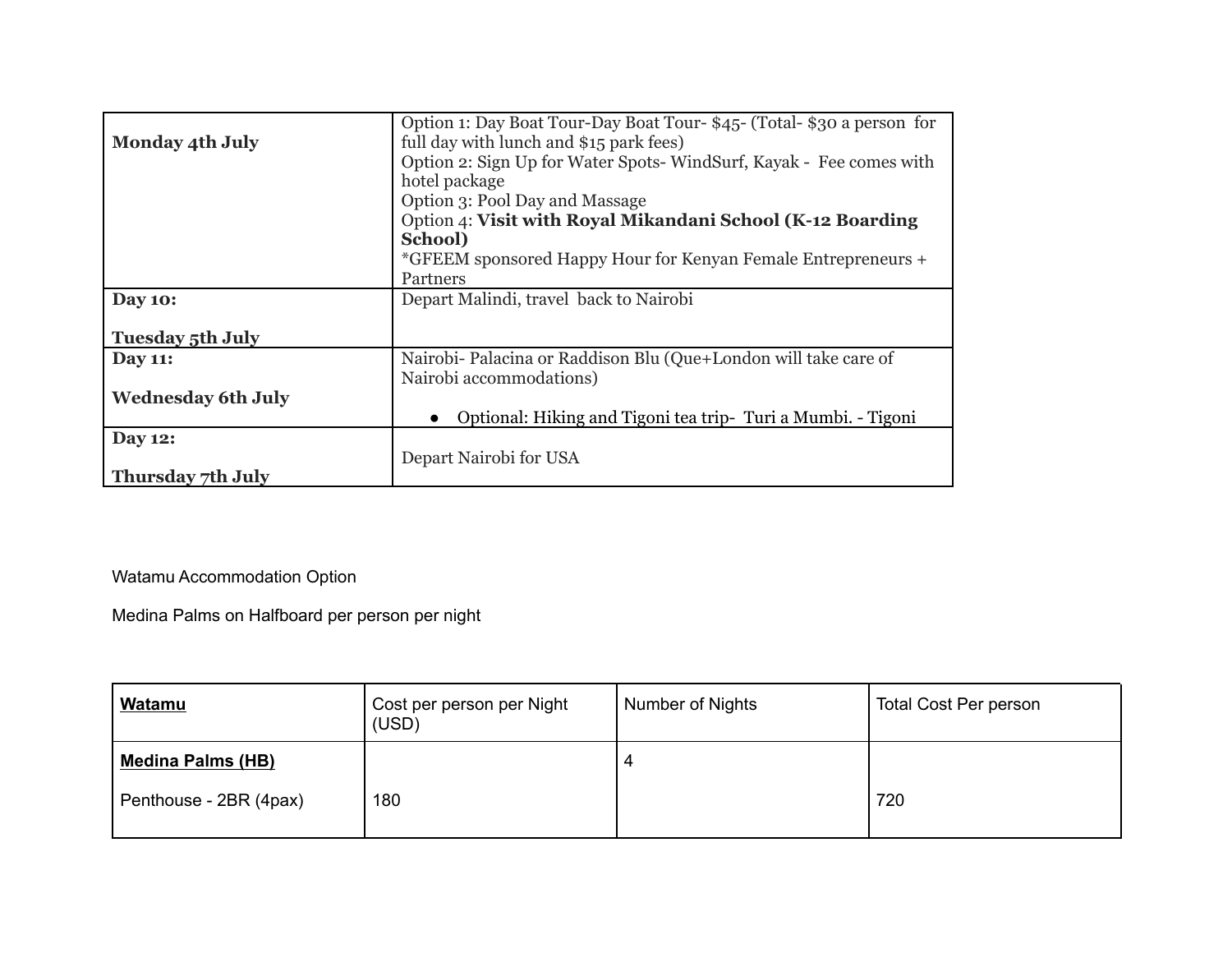| Ocean Lodges - 3BR (6 pax)                               | 150                 |   | 600 |
|----------------------------------------------------------|---------------------|---|-----|
| Palmerie - 3BR (6pax)                                    | 190                 |   | 760 |
| Ocean Suite - 4BR (8pax)                                 | 180                 |   | 720 |
|                                                          |                     |   |     |
| Nairobi (BB)                                             |                     | 4 |     |
| <b>Palacina (Zoom Meeting)</b><br><b>Westwood Suites</b> | Double - 190        |   | 760 |
|                                                          | Single - 180        |   | 720 |
|                                                          |                     |   |     |
| <b>Fairview</b>                                          | Double - 200        |   | 800 |
|                                                          | Single - 180        |   | 720 |
|                                                          | Double - 160        |   | 640 |
| <b>Comfort Gardens</b>                                   | Single - 140        |   | 560 |
| <b>OPTION:</b> On return trip to                         | Single: \$111/night |   |     |
| Nairobi on the 7th. By the<br>airport: The Boma Nairobi  |                     |   |     |
| <b>Hotel</b>                                             |                     |   |     |
|                                                          |                     |   |     |
| Amboseli 1 night                                         |                     |   |     |
| Ol Tukai                                                 | Double - 210        | 1 | 210 |
|                                                          | Single - 290        |   | 290 |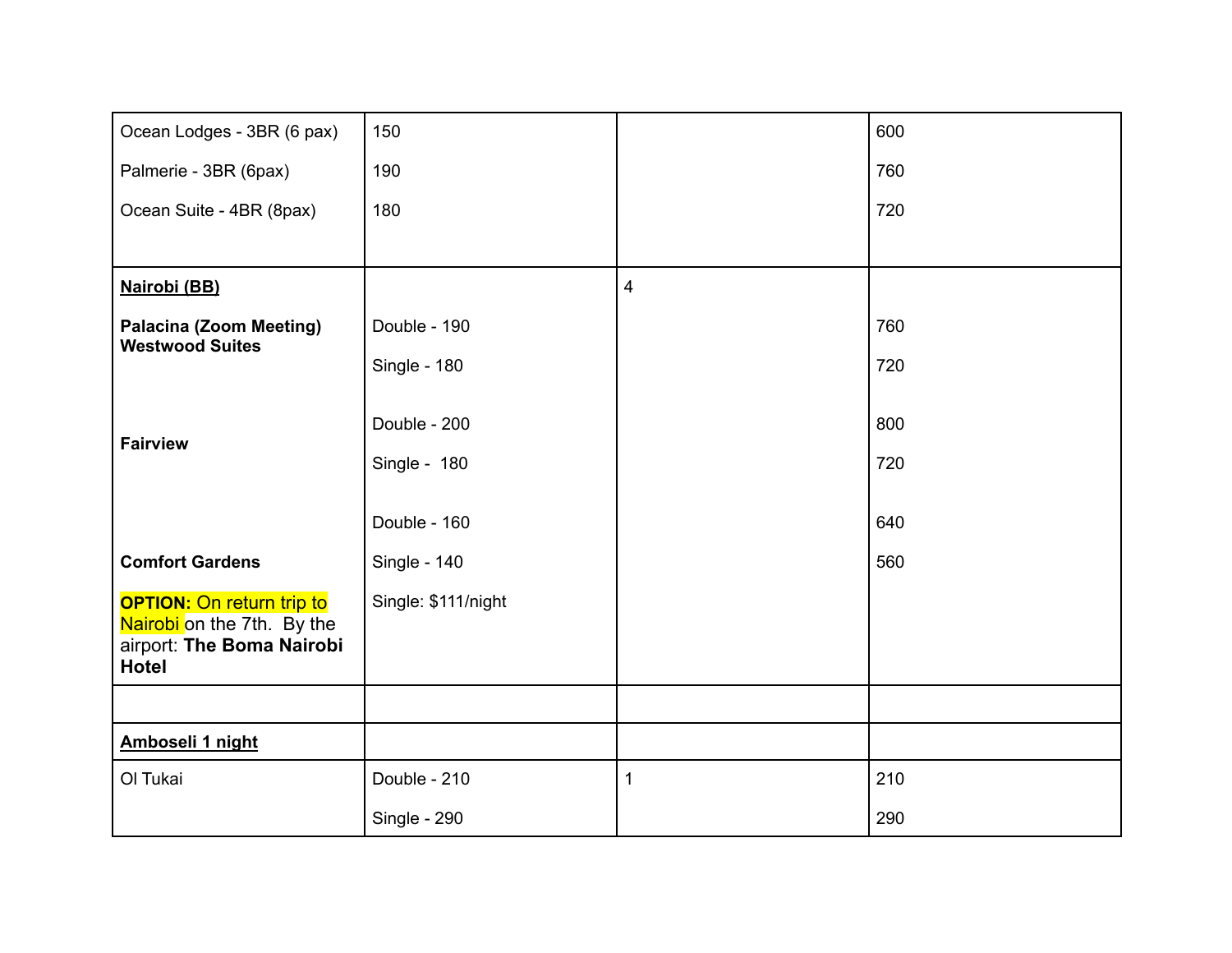| <b>Excursions</b>                                                                                                                                                   |                                                                                                                                   |  |
|---------------------------------------------------------------------------------------------------------------------------------------------------------------------|-----------------------------------------------------------------------------------------------------------------------------------|--|
| <b>Naivasha</b>                                                                                                                                                     |                                                                                                                                   |  |
| Hell's Gate - USD 20 per<br>person                                                                                                                                  |                                                                                                                                   |  |
| Crescent Island - USD 30 per<br>person                                                                                                                              |                                                                                                                                   |  |
| Boat Ride - USD 100 per boat<br>of 8 pax                                                                                                                            |                                                                                                                                   |  |
| Transport Land cruiser - USD<br>180                                                                                                                                 |                                                                                                                                   |  |
| $= $230$ per person                                                                                                                                                 |                                                                                                                                   |  |
| <b>Nairobi</b><br>Tigoni tea (USD 50 per<br>person, includes lunch +<br>cultural (USD 10 per person) -<br>USD 150 per land cruiser<br>Nairobi National Park + Bomas | Tea & Cultural Cost per person<br>- <b>USD 98</b> (Entry fee + lunch +<br>transport)                                              |  |
| of Kenya - USD 200<br>Nairobi National Park fees<br>Adults - USD 43<br>Kids (under 18yrs)<br><b>USD 22</b><br>Airport Transfers - USD 70 per<br>land cruiser        | Nairobi National Park + Bomas<br>of Kenya Cost per person -<br><b>USD 105</b> (inclusive of park<br>fees + Transport + Guide fee) |  |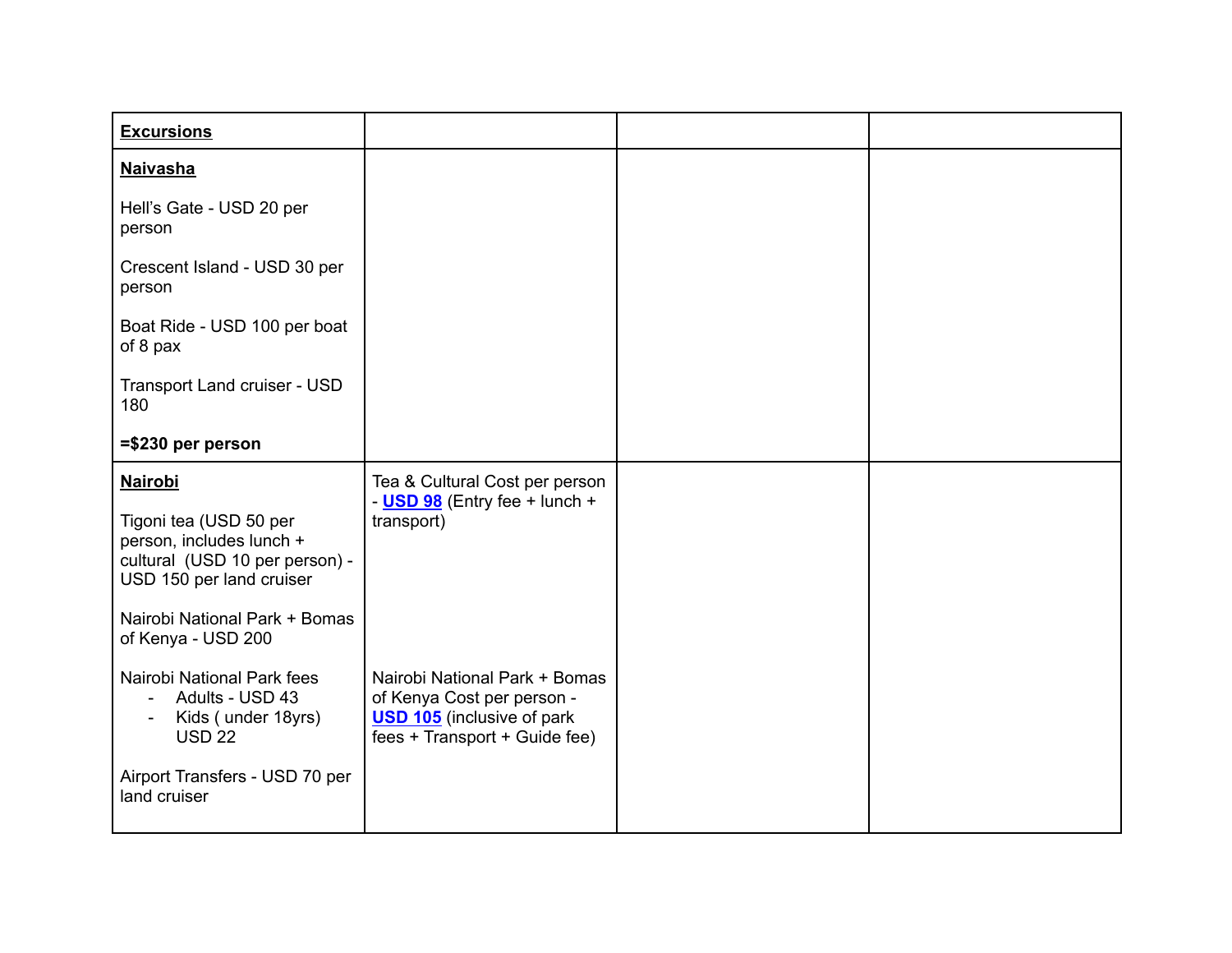| Amboseli                                           |                                                                                             |  |
|----------------------------------------------------|---------------------------------------------------------------------------------------------|--|
| <b>Land Cruiser rate per day</b><br><b>USD 200</b> | Amboseli Cost per person<br><b>USD 320</b> (Accommodation +<br>Transport + Park fees) for 2 |  |
| Park fees                                          | days 1 Night.                                                                               |  |
| Adults - USD60<br>Kids (under 18) - USD<br>35      |                                                                                             |  |

To Dos

- London find a solid Tailor connect with Christine
- London add in Salon Options- call Franciscah
- London add in Malindi flight options

Flights- Reference Number-

Charleston Flights -Sunday 26 June -\$1,639.04

- Leave 5:27pm from Charleston
- Arrive 6:45pm in Atlanta
- Leave Atlanta 8:05pm
- Arrives 10:45am in Paris (Monday 27 June)
- Leave Paris 12:15pm
- Arrive in Nairobi 9:25pm (Monday 27 June)

Charleston Flights- Thursday, 7 July

● Leave 11:59pm- Nairobi